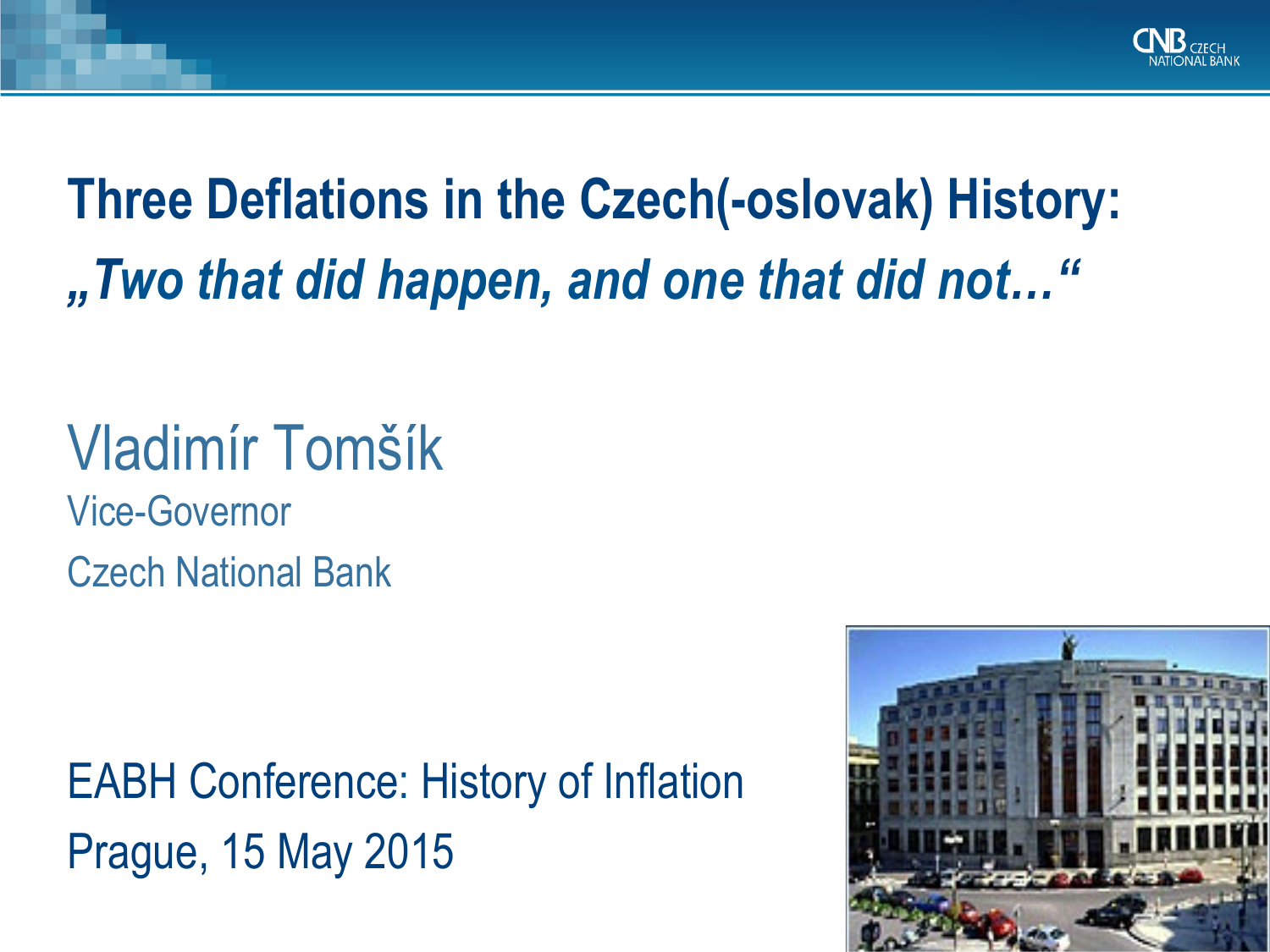

- CNB's policy decision in November 2013
- Why was the policy action needed?

- Our historical experience with two deflation episodes
- Outcomes so far the story of averted deflation
- Conclusions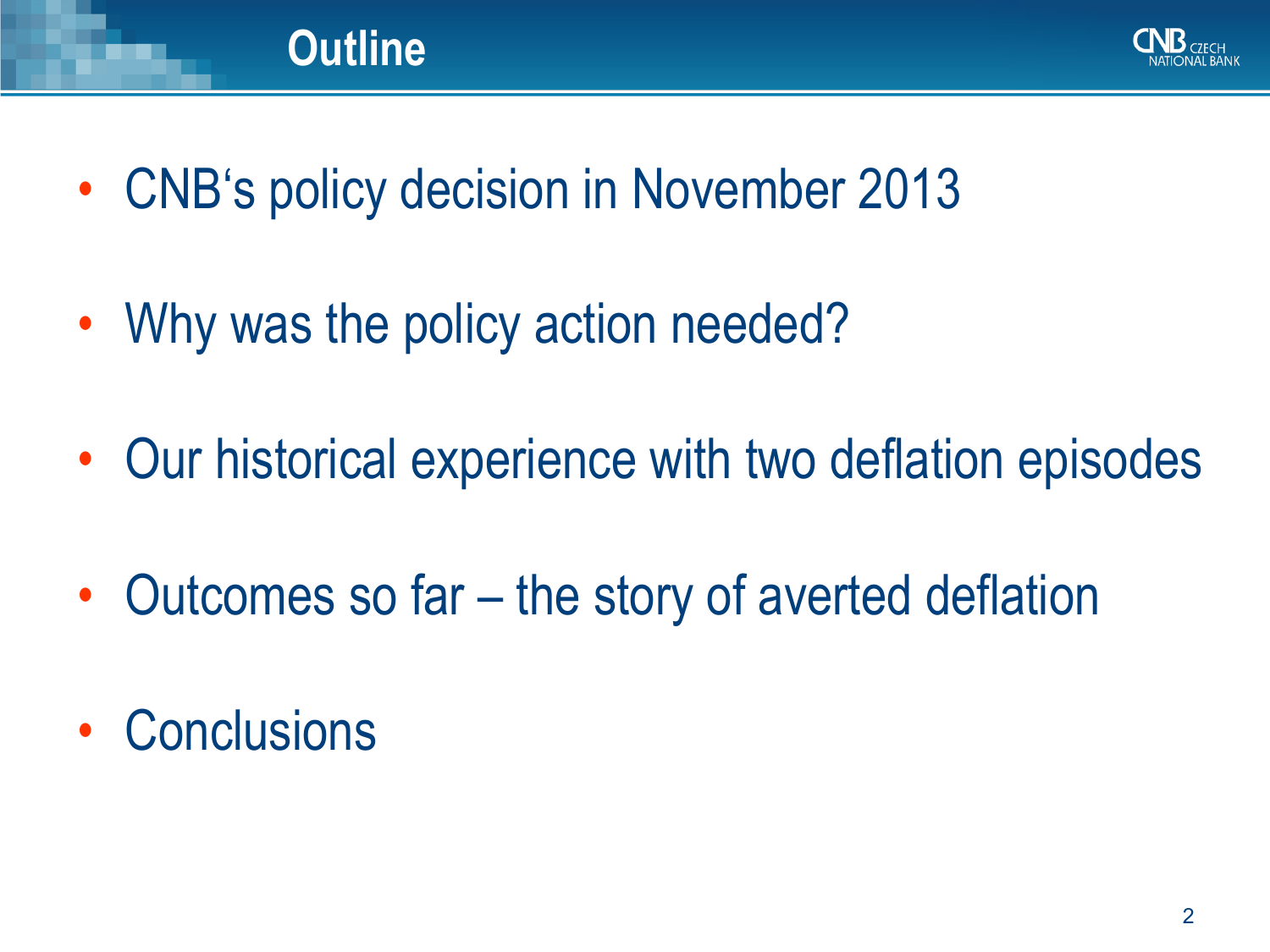

- CNB's policy decision in November 2013
- Why was the policy action needed?

- Our historical experience with two deflation episodes
- Outcomes so far the story of averted deflation
- Conclusions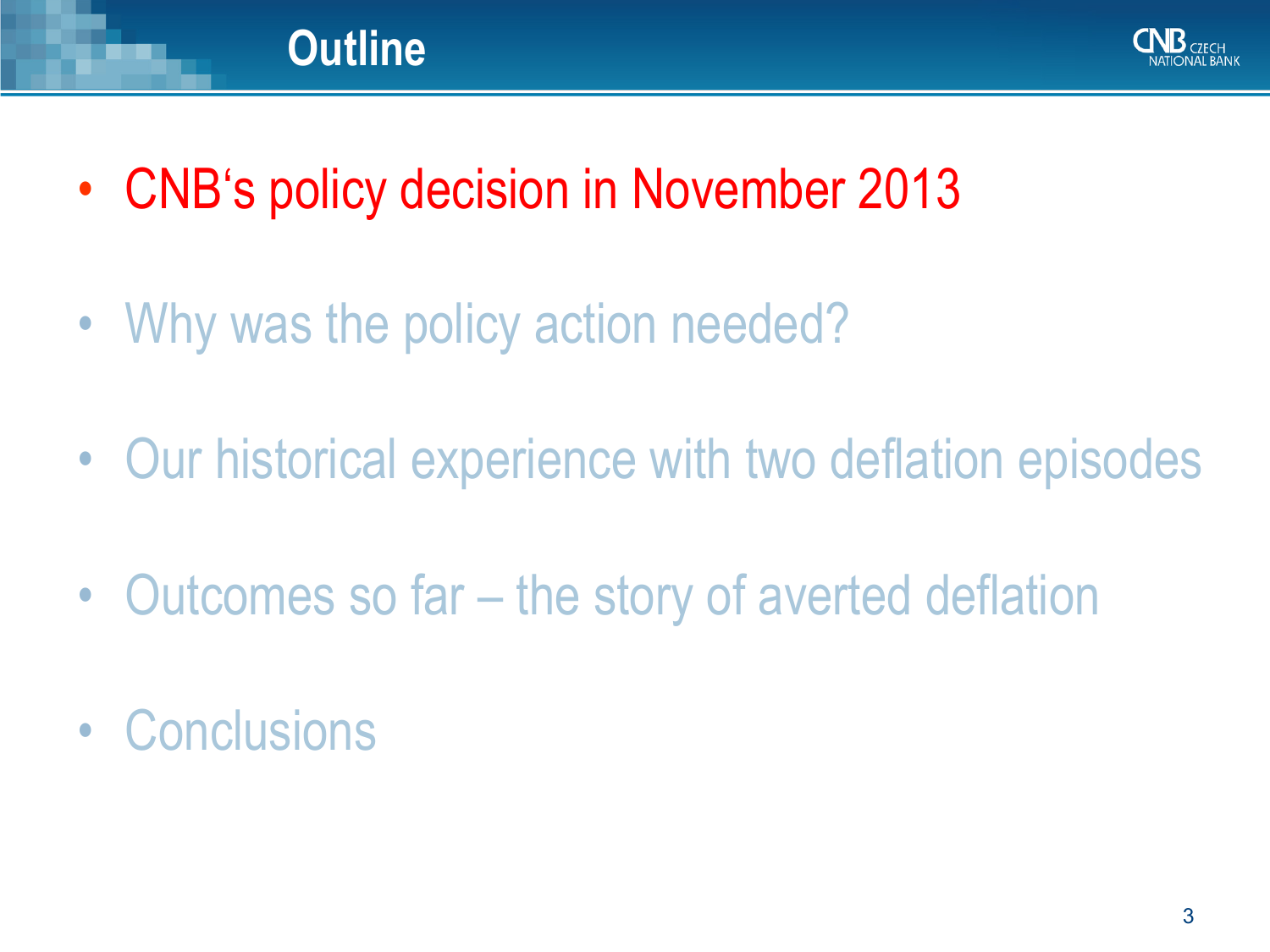

- The Board decided to start using the exchange rate as an additional instrument for easing the monetary conditions, stating that: "The CNB will intervene on the FX market to weaken the koruna so that the exchange rate is close to CZK 27/EUR."
- The exchange rate level was chosen to avoid deflation or long-term undershooting of the inflation target and to speed up the return to the situation in which the CNB will be able to use its standard instrument, i.e. interest rates.
- The exchange rate commitment is one-sided. This means that the CNB stands ready to prevent excessive appreciation of the koruna exchange rate below CZK 27/EUR. On the weaker side of the CZK 27/EUR level, the CNB is allowing the exchange rate to move according to supply and demand on the FX market.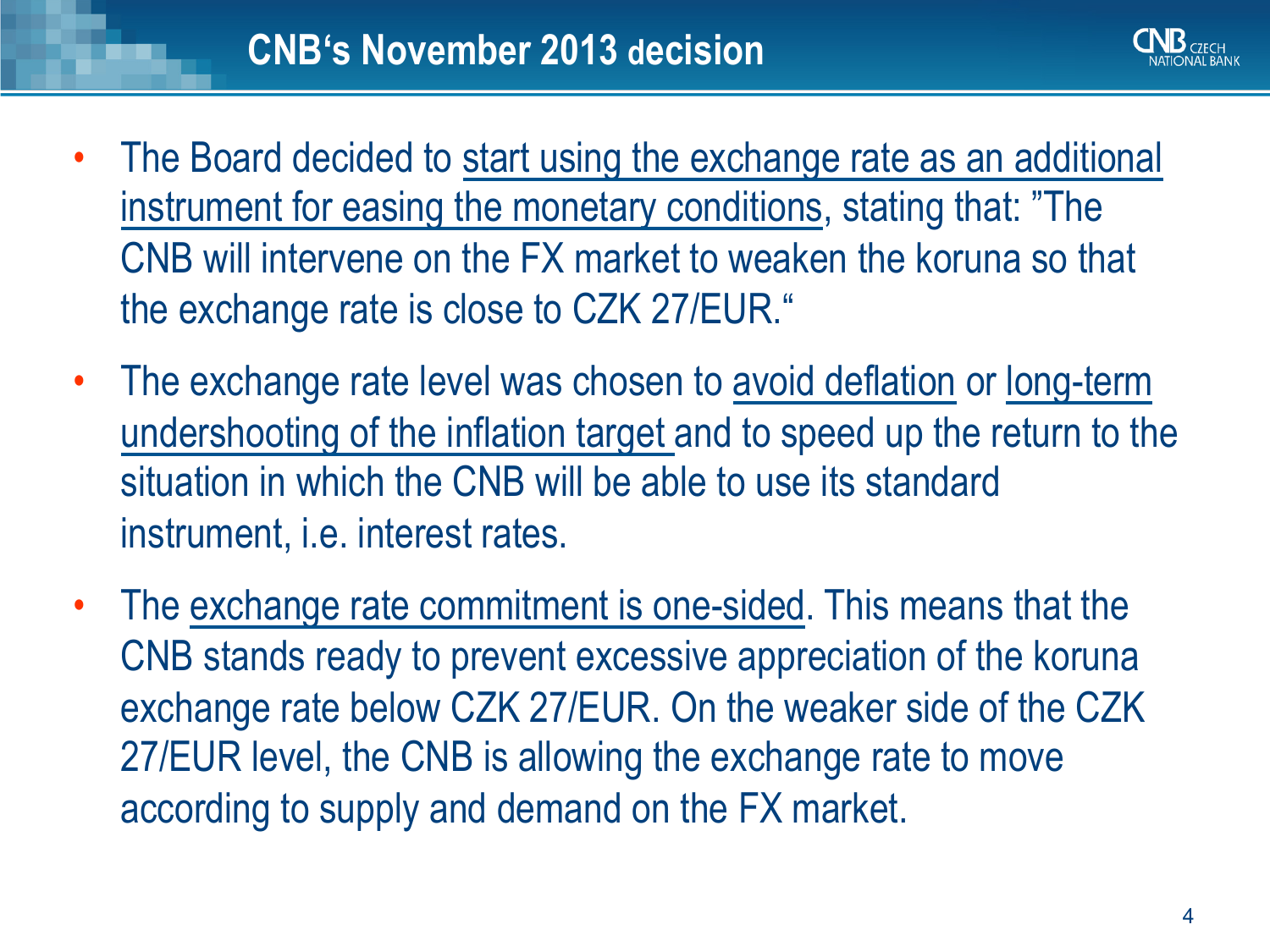





- The exchange rate weakened immediately and has moved with relatively low volatility above the level of CNB's commitment.
- Actual interventions were quite massive, but took place only for a few days after the policy decision of the CNB.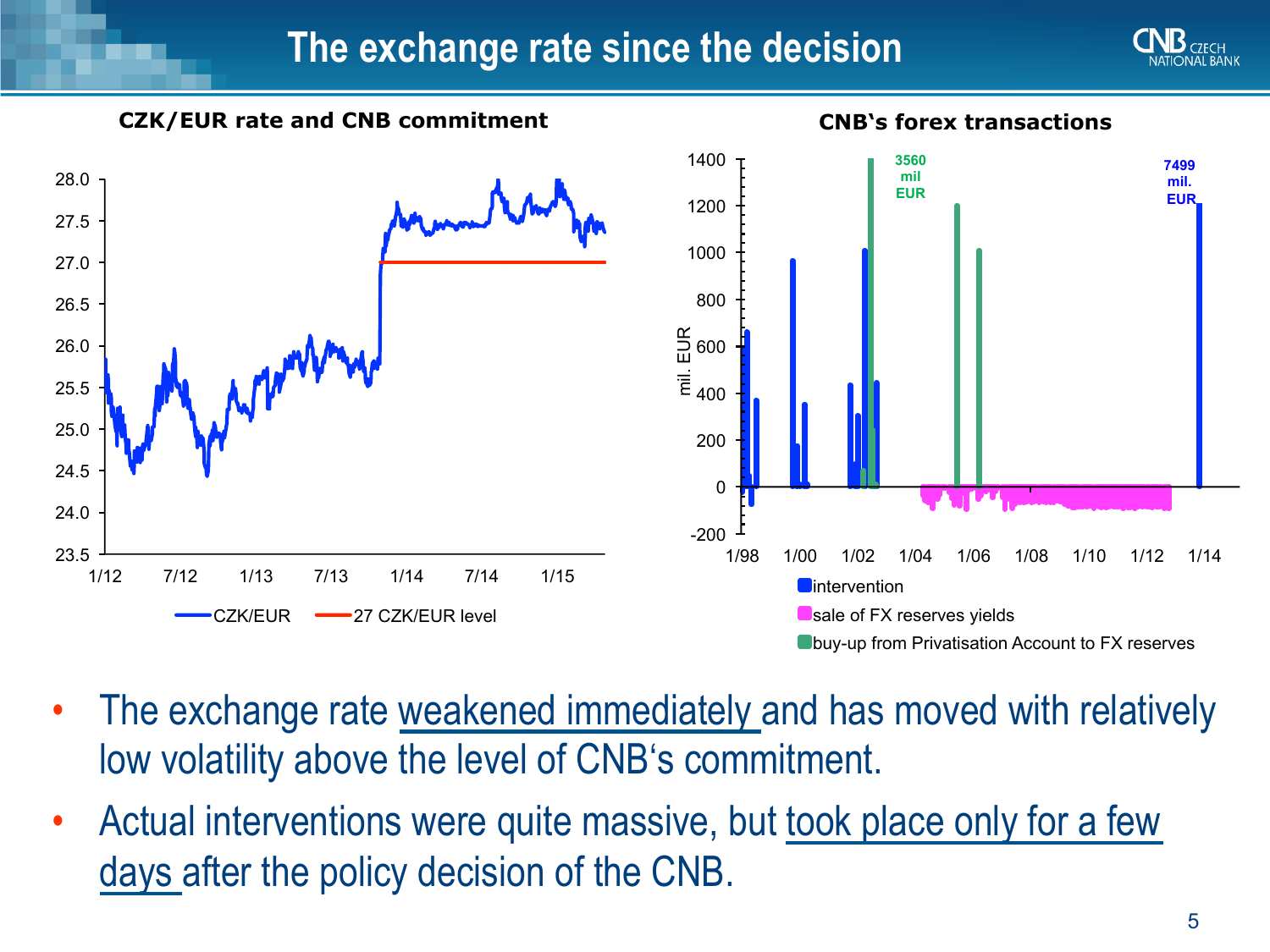

- CNB's policy decision in November 2013
- Why was the policy action needed?

- Our historical experience with two deflation episodes
- Outcomes so far the story of averted deflation
- Conclusions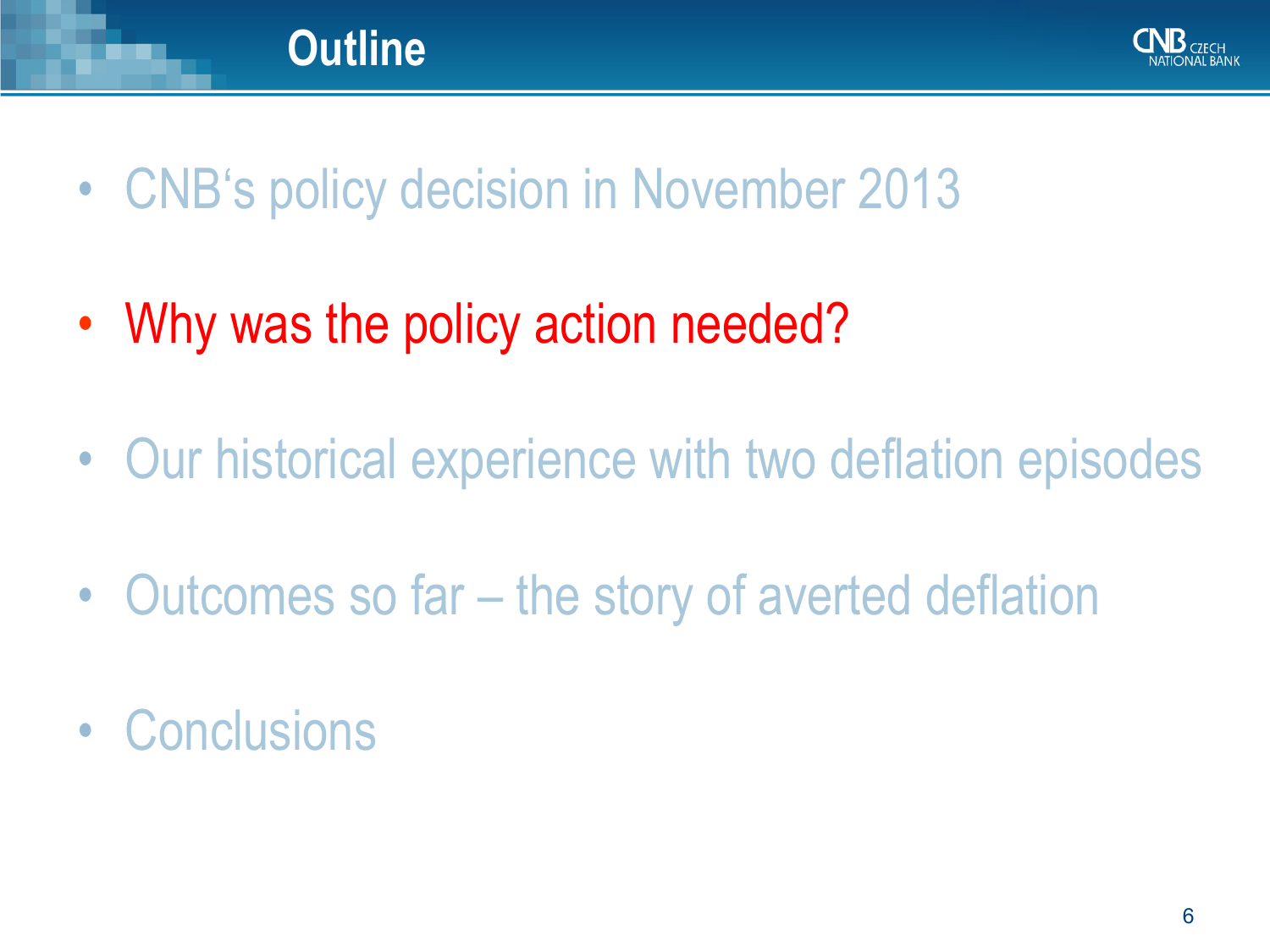#### **Main policy interest rates**





- In November 2012, the CNB hit the zero lower bound (ZLB).
- Since then, the policy rates have been set at "technically" zero level: 0.05 % for the 2W repo rate and O/N deposit (i.e. discount) rate, and 0.25% for the O/N lending (i.e. Lombard) rate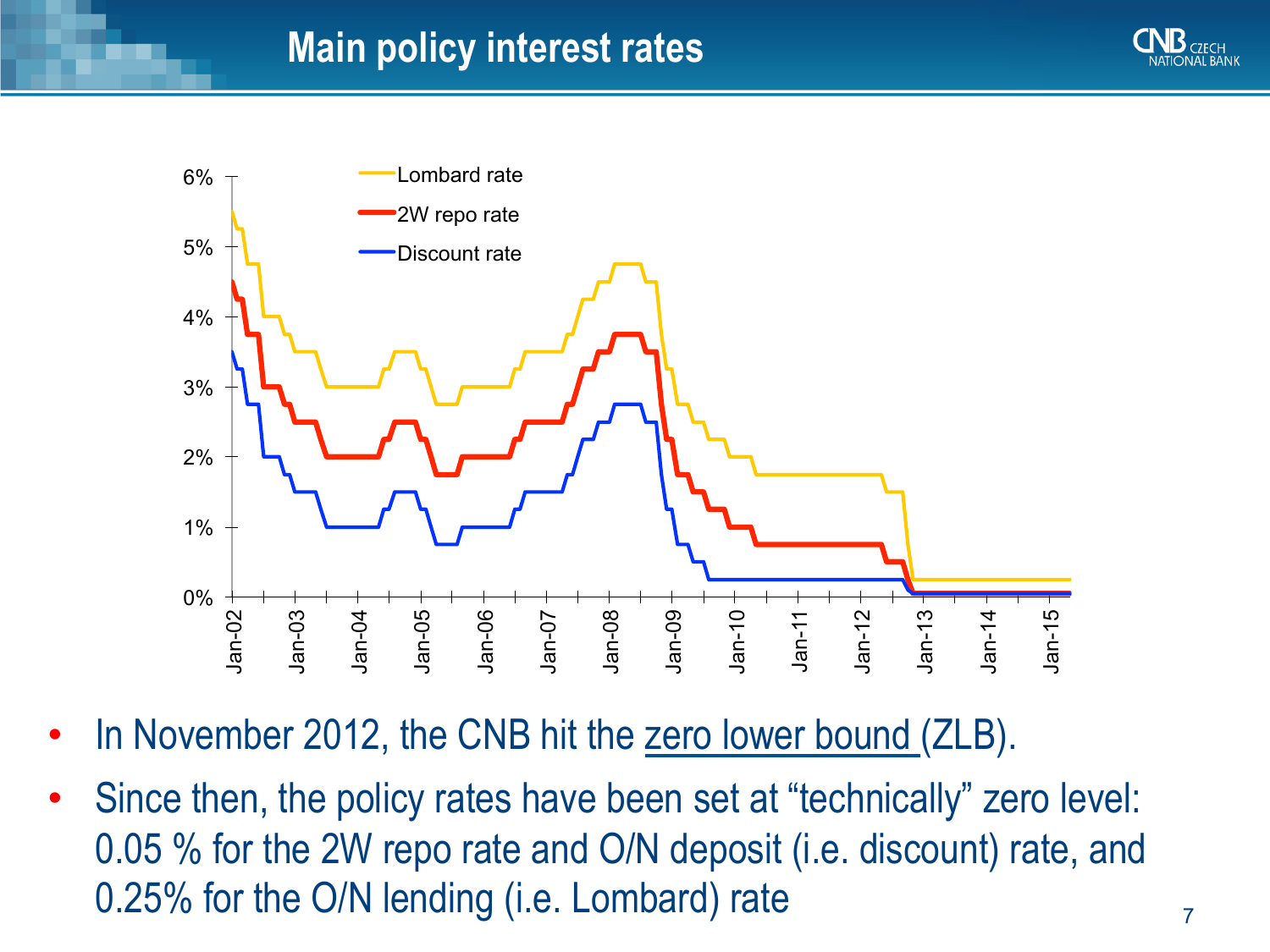#### **The need for MP easing in November 2013**





• Consistent with the forecast in November 2013 was a significant decline in market interest rates well below zero, which would have required 4 further policy rate cuts.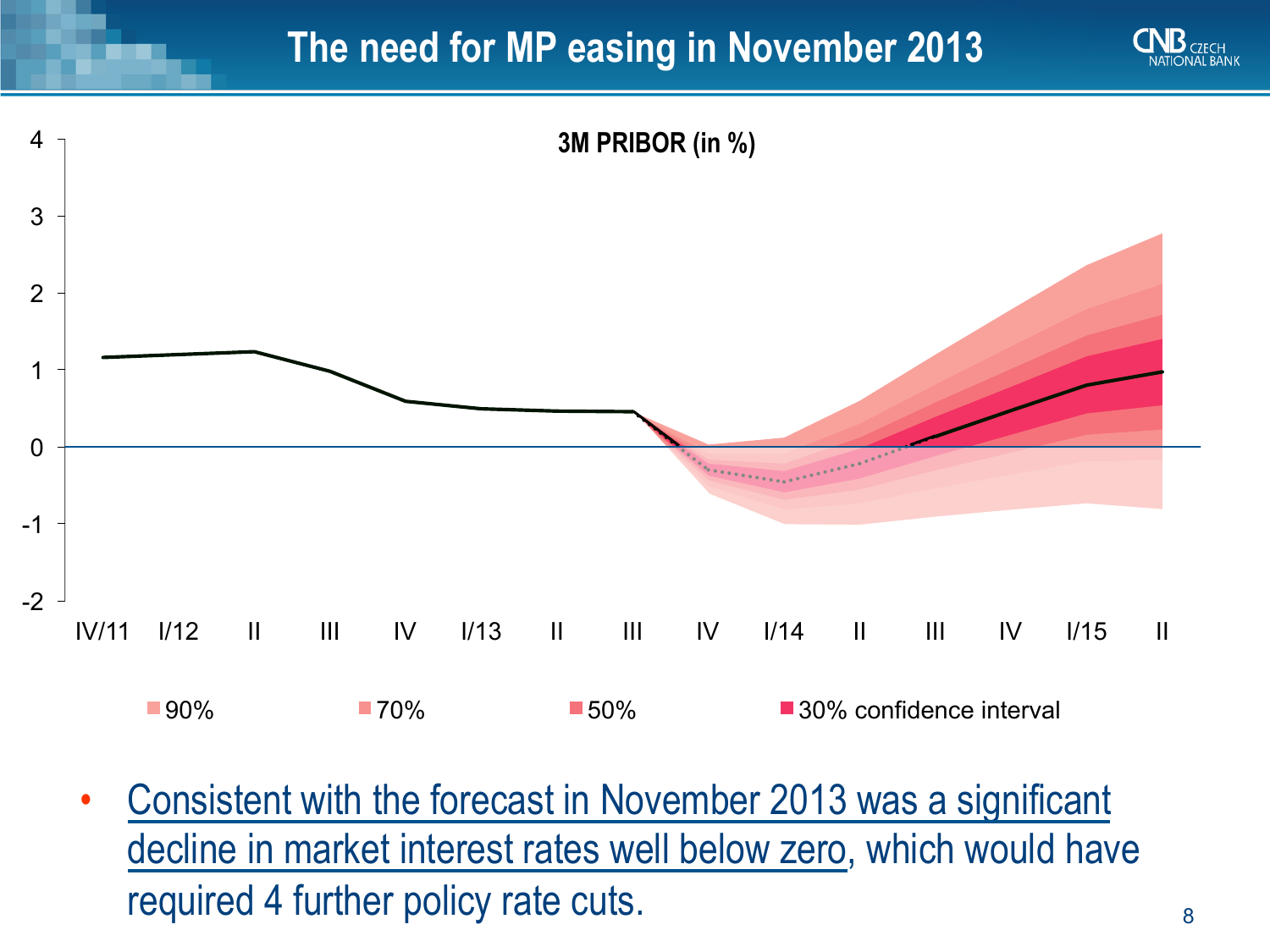



- Headline inflation was close to 1 % in 2013 (i.e. well below the target, but seemingly far from deflation) only due to indirect tax increases.
- MP-relevant inflation had been below the target from November 2012, and it was falling toward zero during 2013.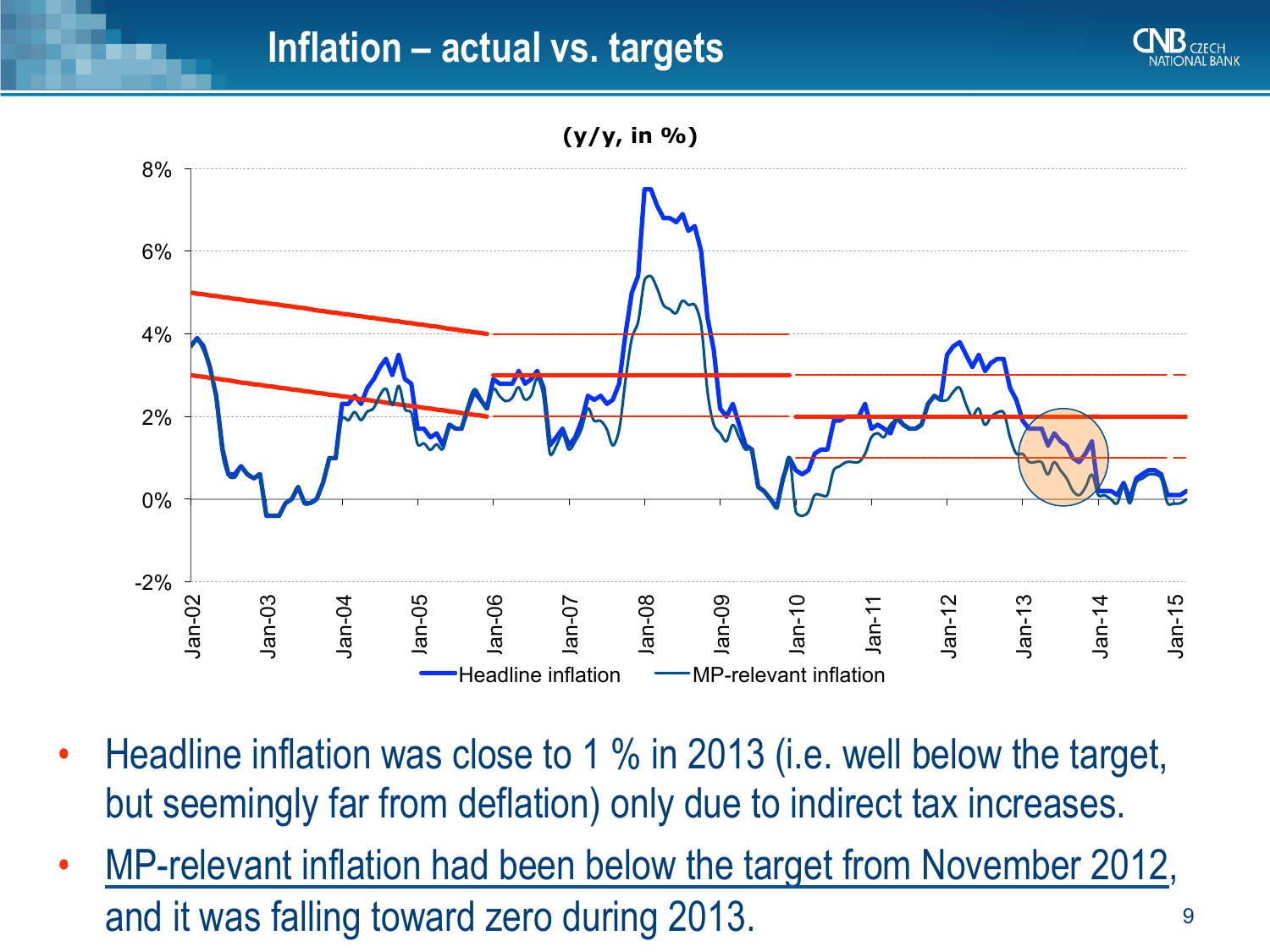**Output gap** 



#### **(in % of potential output)**



HP filter **- Kalman filter - Production function** 

• The output gap was estimated at  $-2$  to  $-4\%$ , i.e. according to some methods even deeper than in previous post-Lehman recession.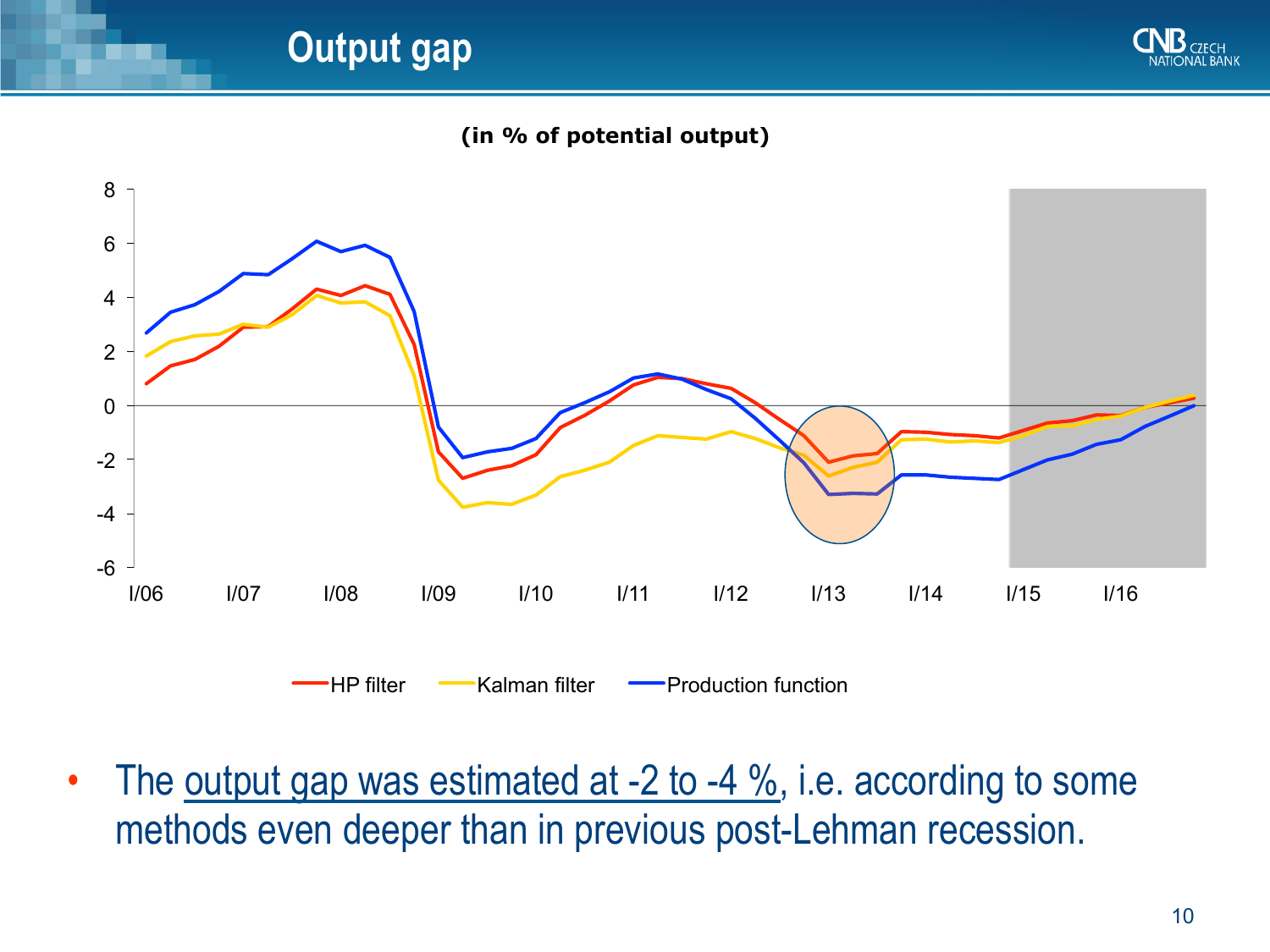

- CNB's policy decision in November 2013
- Why was the policy action needed?

- Our historical experience with two deflation episodes
- Outcomes so far the story of averted deflation
- Conclusions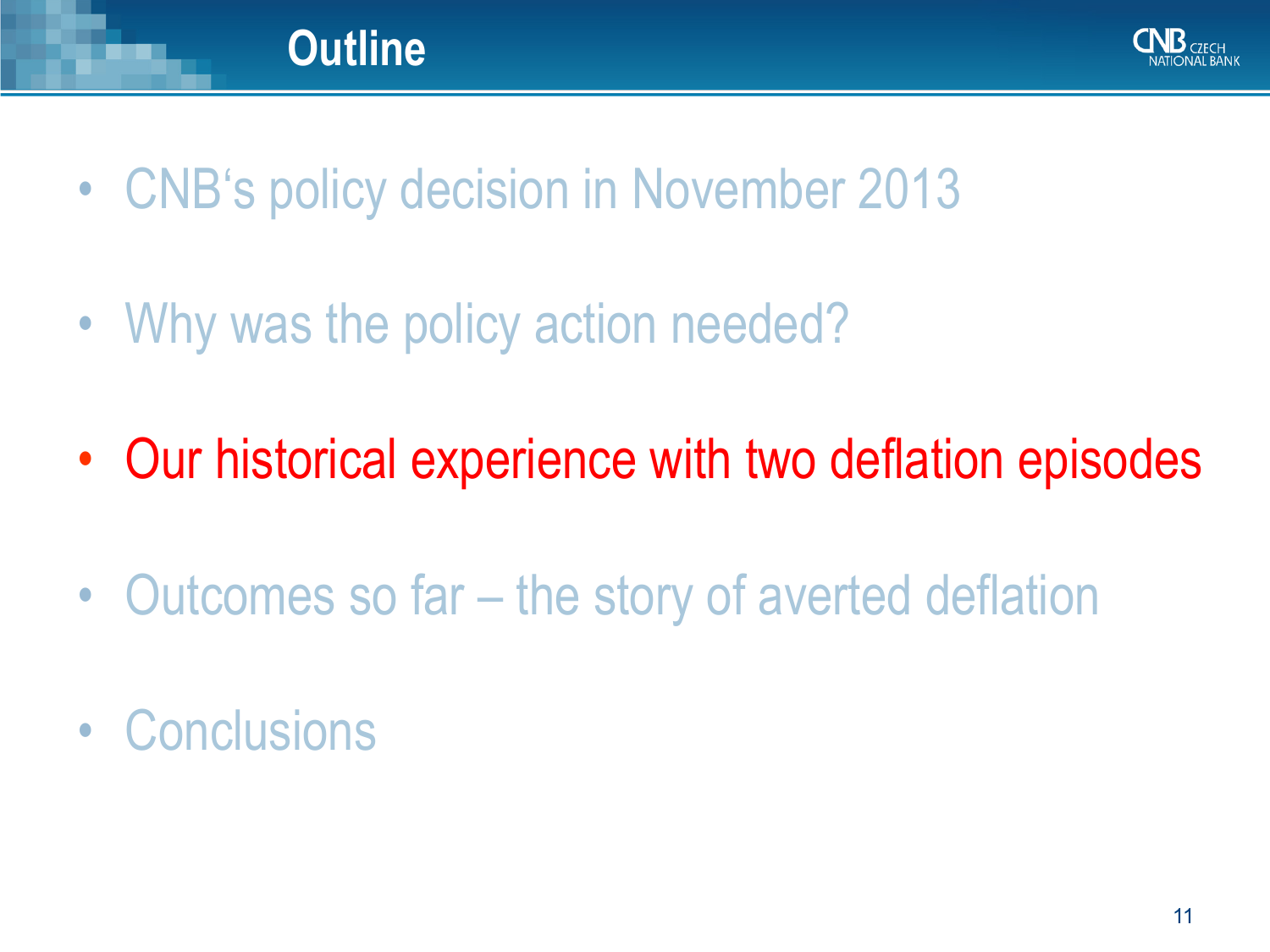Note: from 1913 to 1920 unweighted index of adminstrated prices of 38 items, between 1921-1923 prices of food, fuels, petrol and soap, from 1924 food prices. Source: Ministry of Finance Report on Supplying People in Czechoslovakia, 1920, Statistical Handbook of Czechoslovakia, 1925, Price Reports of Statistical Office 1921-1929, Matoušková (2008).

The deflationary policy in the post-WWI period helped to establish the culture of price stability in Czechoslovakia, but at a high cost (both economically, and for Alois Rašín himself).





1920 1921 1922 1923 1924 1925 1926 1927 1928 1929

.

in CZK bil. (left-hand scale) 1913=100 (right-hand scale)

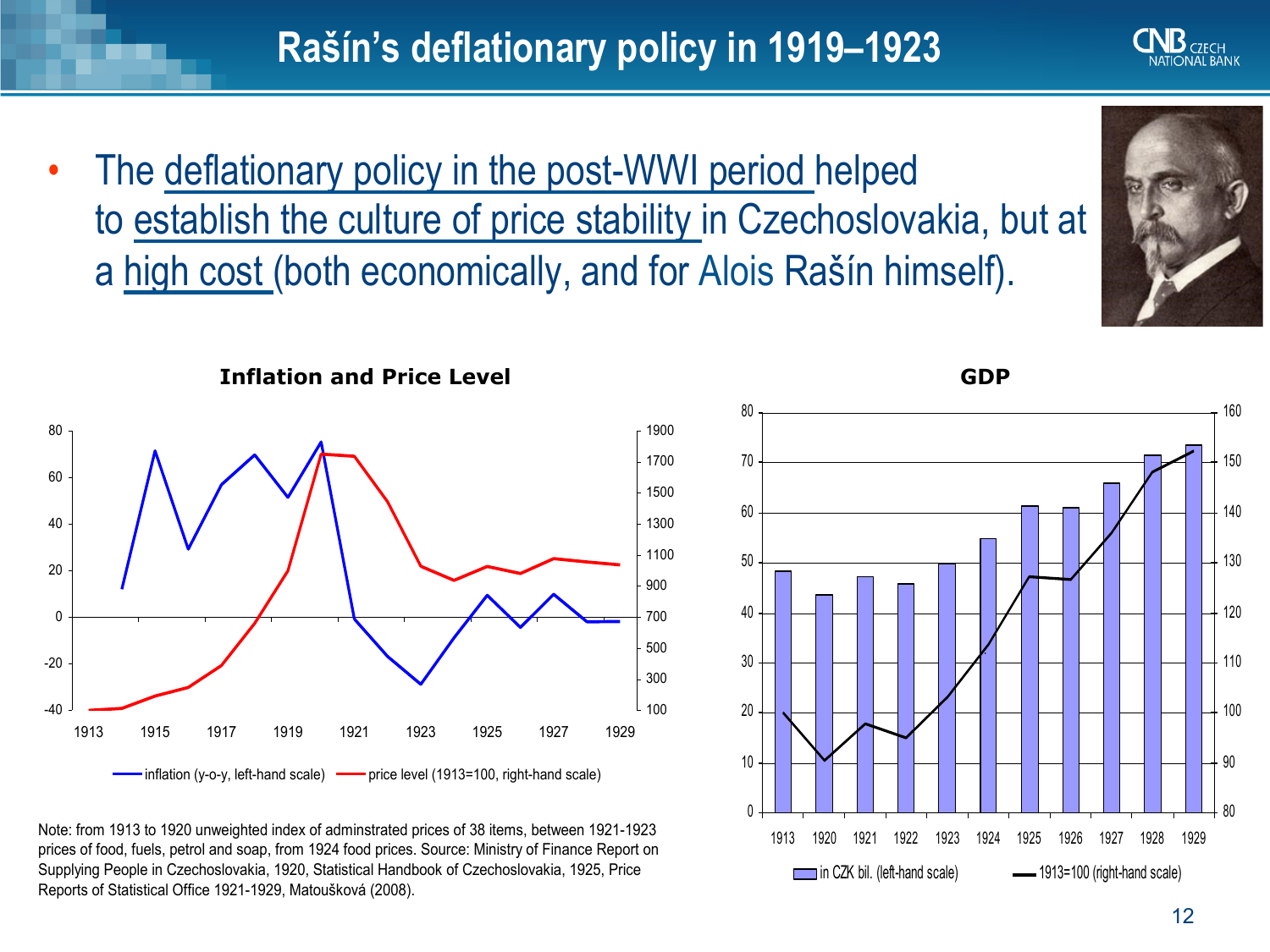- There was a similar policy debate to the current one in Czechoslovakia 80 years ago.
- Vilém Pospíšil (proponent of Gold Standard, follower of Alois Rašín) versus

Karel Engliš (proponent of price stability, closer to the modern view)



Pospíšil Engliš





13 • February 1934: Pospíšil steps down as the Governor of NBČS, is succeeded by Engliš and koruna is devalued by 1/6. As a result, the five years of economic recession and deflation in Czechoslovakia end (later than in many other countries that have eased their MP sooner).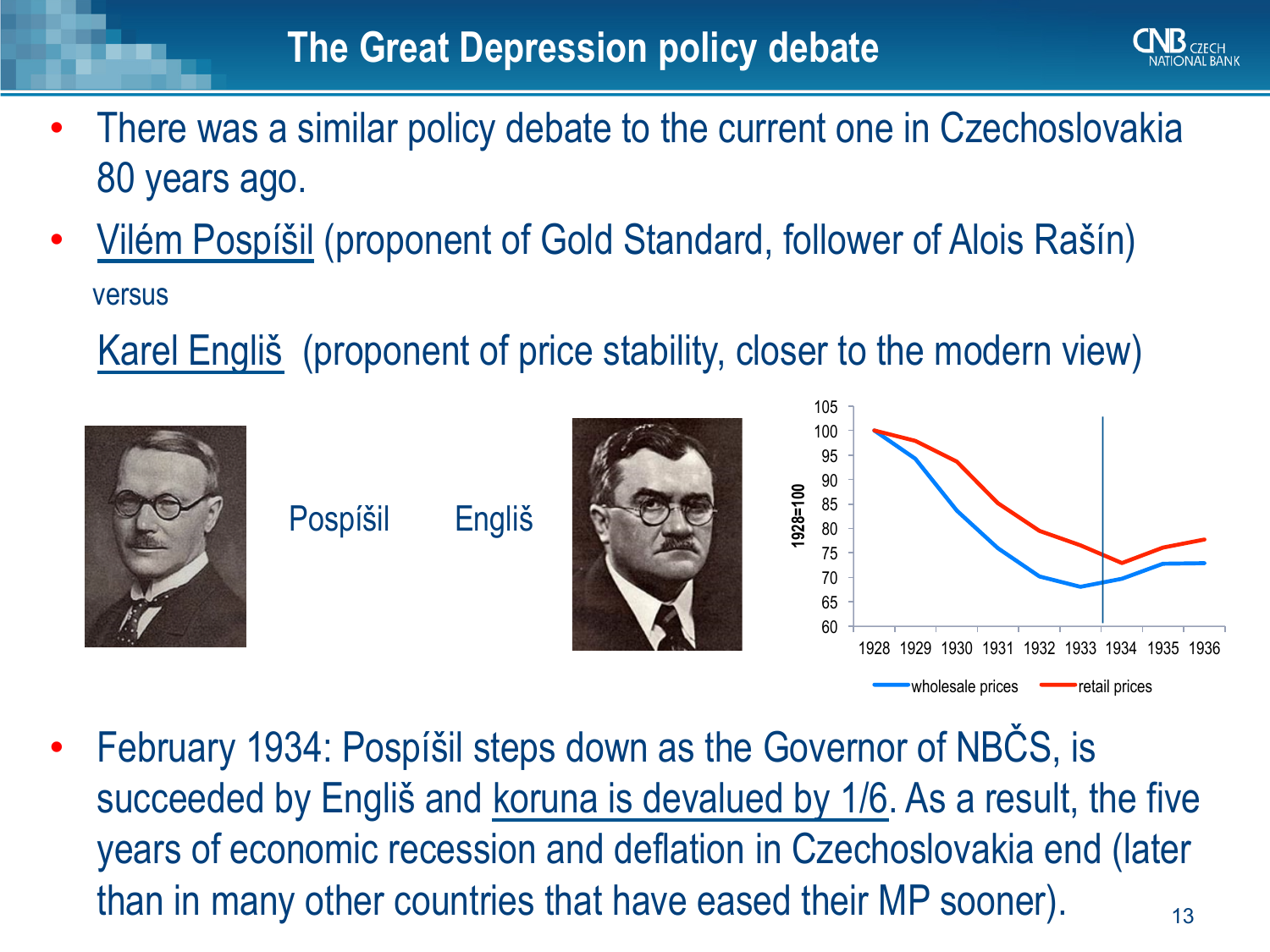

- CNB's policy decision in November 2013
- Why was the policy action needed?

- Our historical experience with two deflation episodes
- Outcomes so far the story of averted deflation
- Conclusions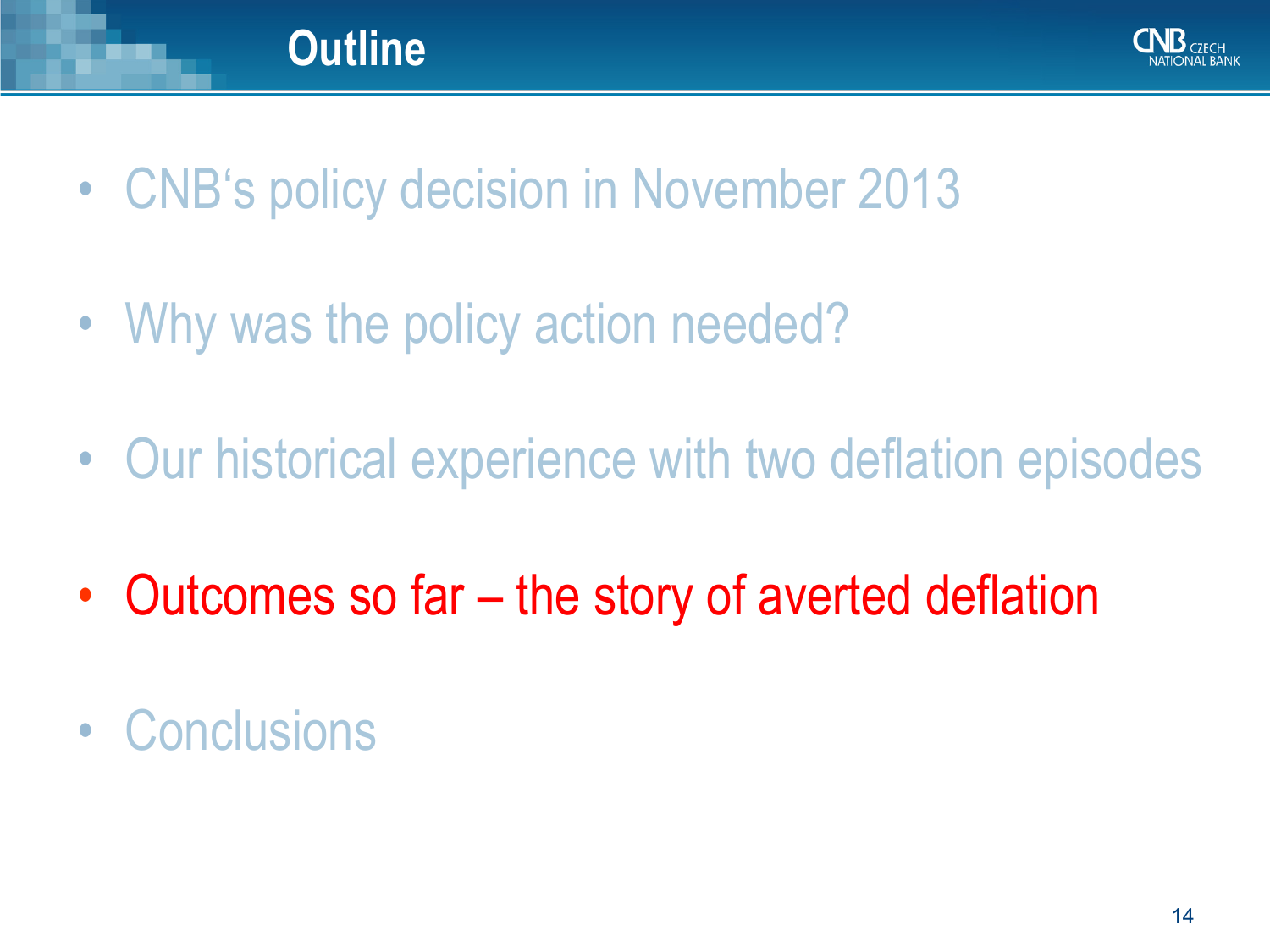#### **Overall monetary conditions**





• The CNB's policy measure has significantly eased the overall monetary conditions, both in their interest rate (via higher inflation expectations) and exchange rate components.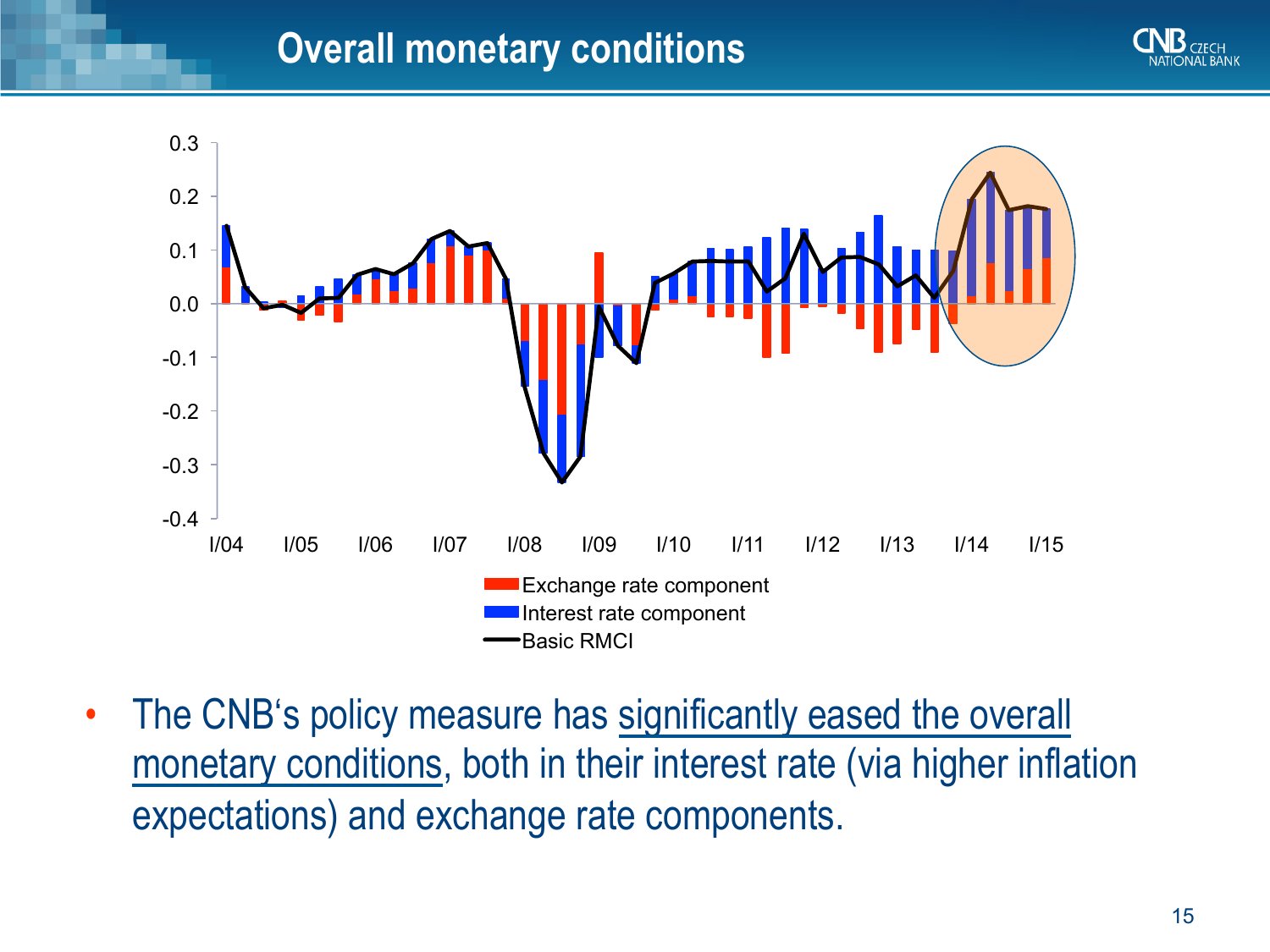#### **Comparison of the data available then and now**



|                                                | $y/y$ in $%$                    |        |                |        |
|------------------------------------------------|---------------------------------|--------|----------------|--------|
|                                                | Data available<br>on 7 Nov 2013 |        | Data available |        |
|                                                |                                 |        | now            |        |
| GDP(s.a.)                                      | III/13                          | $-1.3$ | IV/14          | 1.4    |
| Household consumption (s.a.)                   | II/13                           | 0.0    | IV/14          | 2.0    |
| Gross fixed capital formation (s.o.)           | III/13                          | $-5.2$ | IV/14          | 4.3    |
| <b>CPI</b>                                     | 9/13                            | 1.0    | 4/15           | 0.3    |
| Unemployment rate (ILO definition, s.a.)       | 9/13                            | 7.1    | 3/15           | 5.9    |
| Average nominal wage                           | III/13                          | 1.2    | IV/14          | 2.3    |
| Average nominal wage in business sector        | II/13                           | 1.1    | IV/14          | 1.9    |
| Number of vacancies (s.a.)                     | 9/13                            | 39 040 | 3/15           | 77 497 |
| Overall confidence indicator (index)           | 10/13                           | 88.9   | 4/15           | 95.1   |
| Retail sales without automobile segment (s.a.) | 9/13                            | $-0.6$ | 2/15           | 6.3    |

- Key indicators of the real economy look much better now than in November 2013. GDP is growing, which is having a favourable impact in the labour market and on the confidence of households and enterprises.
- Inflation remains very low, but this mainly reflects the foreign environment.
- 16 The data thus show that the weaker exchange rate has fulfilled its purpose, averting the risk of deflation driven by insufficient demand.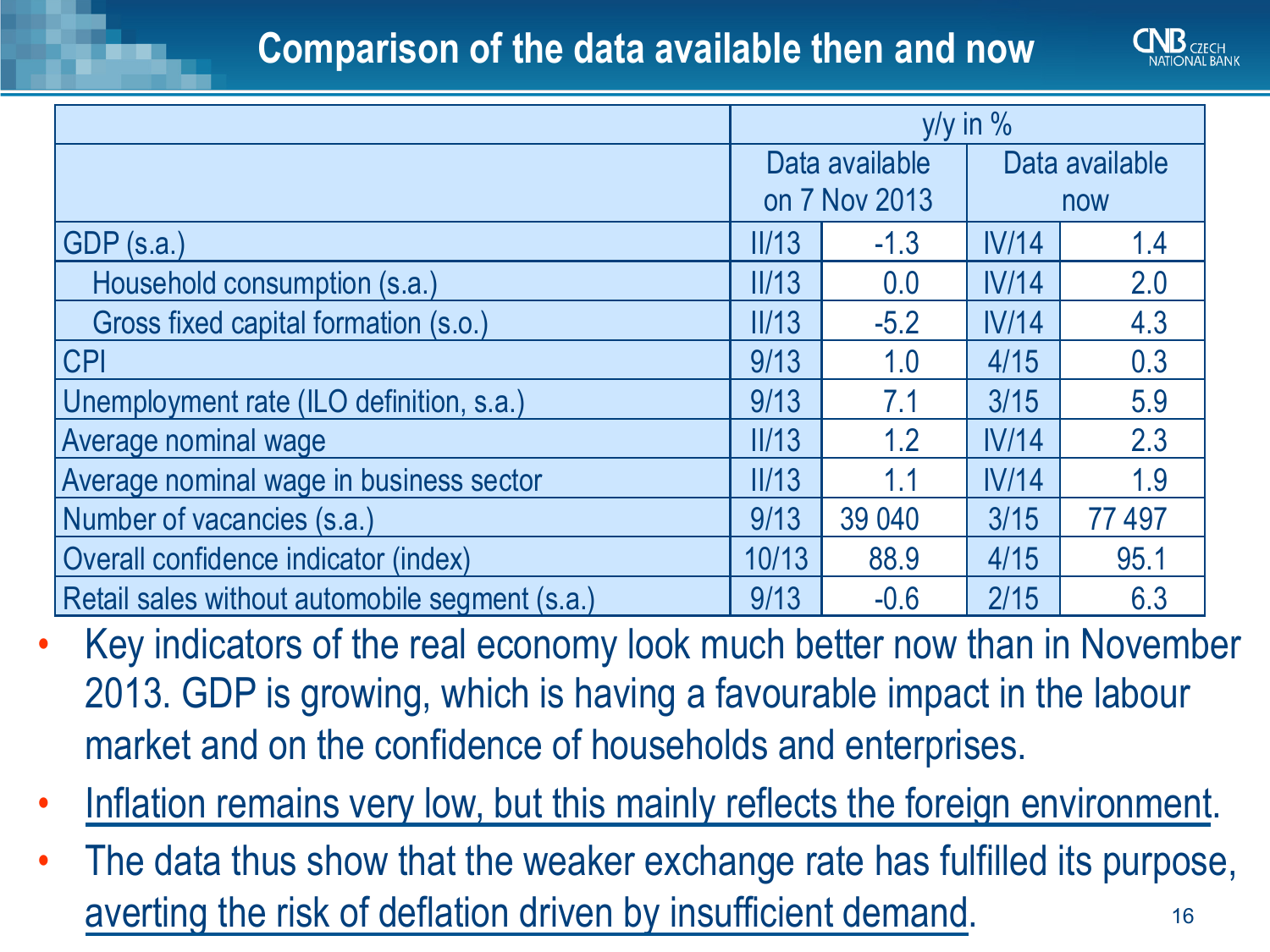#### **Inflation forecast**





- Once the current anti-inflationary supply-side shocks fade away, inflation will start increasing toward the CNB's 2 % target.
- This will be fostered by a continued growth of the domestic GDP and accelerating nominal wage growth in the business sector.
- It is important to make sure that inflation expectations remain well anchored.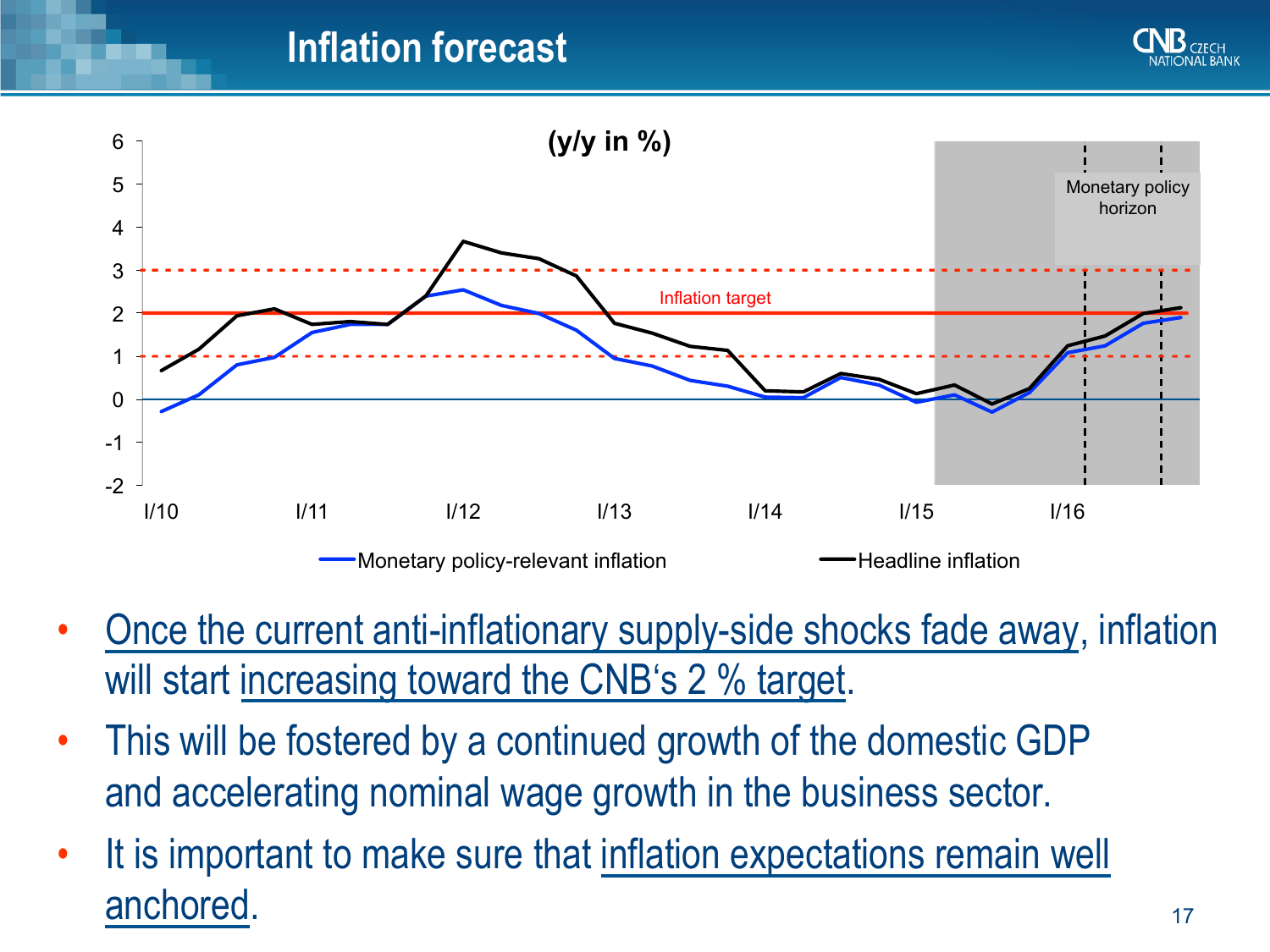

- CNB's policy decision in November 2013
- Why was the policy action needed?

- Our historical experience with two deflation episodes
- Outcomes so far the story of averted deflation
- Conclusions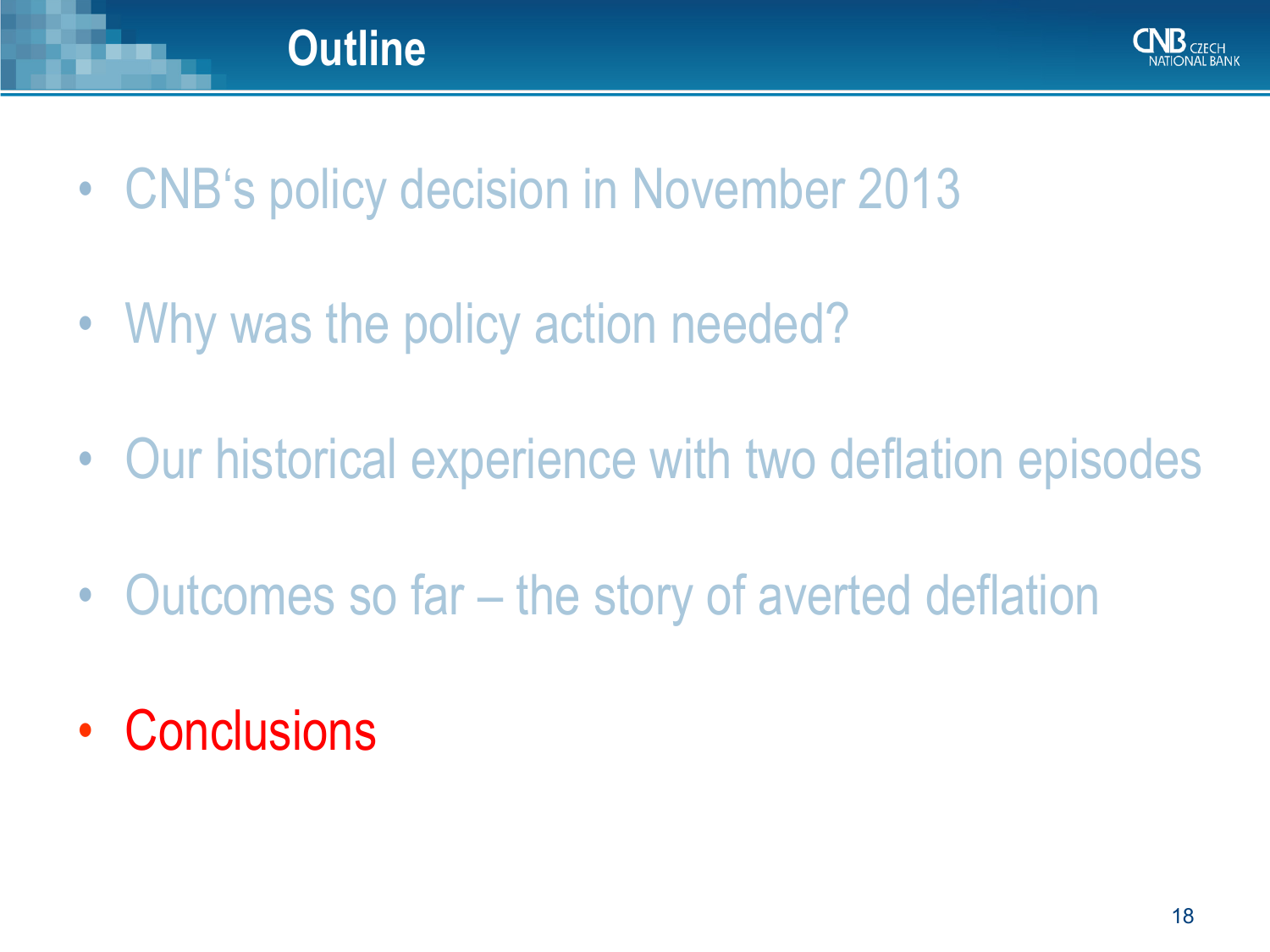

- On November 2013, the CNB took a decisive action to avert the risk of deflation driven by insufficient aggregate demand.
- Two episodes from Czechoslovak inter-war history clearly show that a deflation is not to be regarded as price stability, and it may have significant welfare costs.
- The CNB's exchange rate commitment has significantly contributed to the economic recovery and improved labour market situation.
- But once the direct effects of low oil prices fade away, inflation will start returning to the CNB's 2% target. The CNB's role is to make sure that inflation expectations remain well anchored.